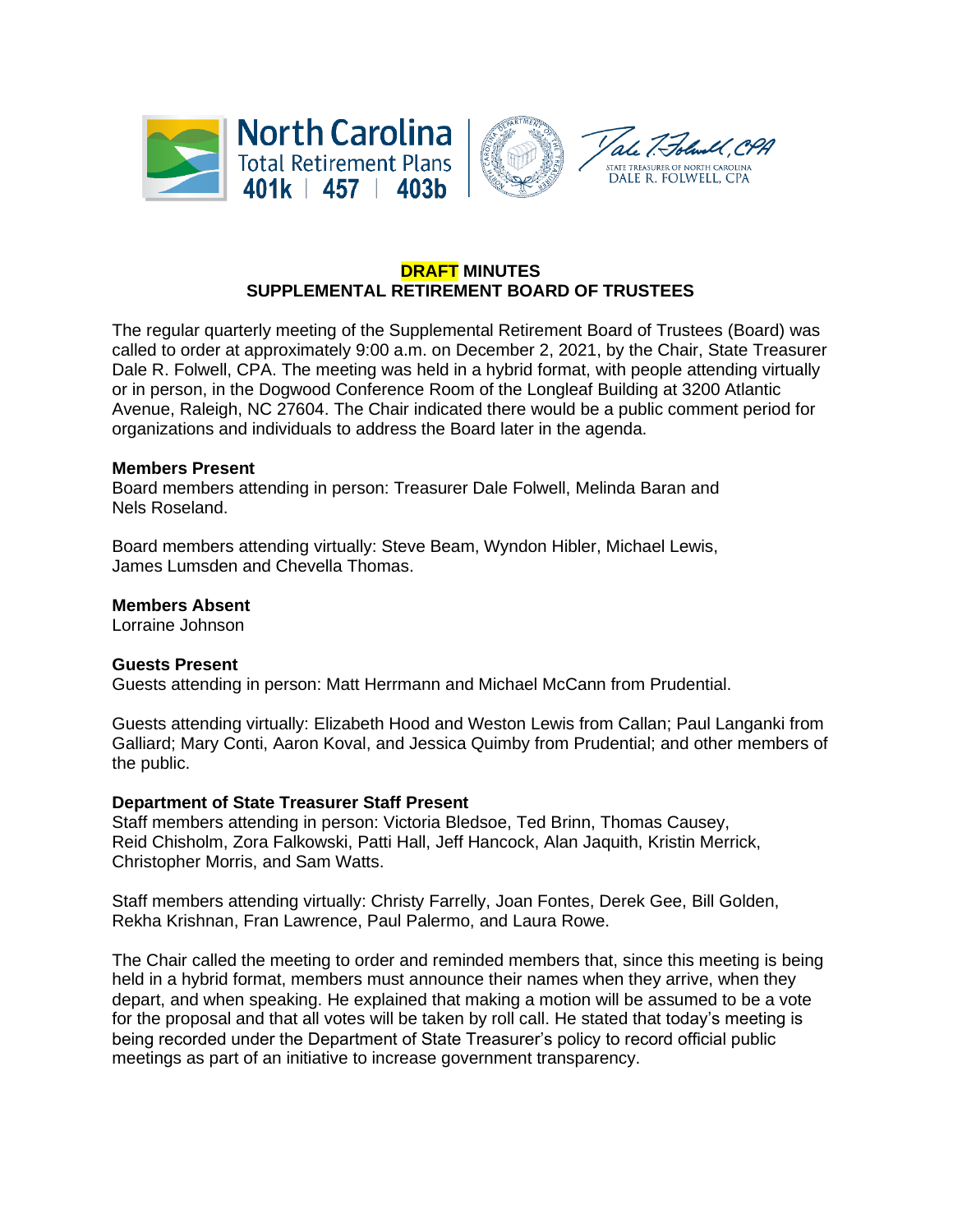The Chair introduced Mr. Ted Brinn, Jr., the new Chief of Staff replacing Ms. Chris Farr, who retired. The Chair also shared that Ms. Loren de Mey, the Assistant Director of Investments for SRP, left the Department for an investment position with the State of Florida and introduced Mr. Chris Morris, the Co-Chief Investment Officer, who will be filling in for Ms. de Mey until her former position is filled.

# **Ethics Awareness and Identification of Conflicts or Potential Conflicts of Interest**

The Chair asked, pursuant to the ethics rules, about Board member conflicts of interest. No conflicts of interest were identified.

The Chair informed the members that the Evaluation of Statement of Economic Interest (SEI) for Ted Brinn, Jr. was available in the appendix. He said that SEI evaluations are a part of the meeting minutes.

## **Approval of Board Minutes**

The Chair entertained a motion to approve the minutes of the August 26, 2021 quarterly Board meeting. Ms. Melinda Baran so moved, and Ms. Chevella Thomas seconded. The motion passed by a unanimous roll call vote of 8-0.

## **NC Supplemental Retirement Plans Annual Strategic Communication Plan**

The Chair recognized Ms. Zora Falkowski to provide the annual communication strategy for the Supplemental Retirement Plans. Ms. Falkowski shared highlights of the communication efforts in 2021 and a roadmap for 2022. She explained how we used a participant-first mentality and real members for marketing content in 2021, increasing engagement across the board. She also shared that we improved the online enrollment process and saw a 65% increase in year over year traffic to the Plan Information & Enrollment webpage. Ms. Falkowski stated our celebration of National Retirement Security Month in October was a success and the number of virtual counseling sessions and educational webinars skyrocketed. In addition, we created two evergreen videos featuring the Treasurer, where he discussed the importance of being retirement ready. We will continue the positive momentum of our communications efforts into 2022 and keep engaging, educating, and empowering participants and employers with a participant-first mentality.

#### **Legislative Agenda Update**

The Chair recognized Mr. Sam Watts, the Department's legislative liaison. Mr. Watts shared the Department's activity at the General Assembly in 2021 and the appropriations made to the Department.

Mr. Watts explained that the General Assembly listened to the Board and gave weight to the Board's resolution regarding the proposed state budget provisions that would have harmed the Board's oversight and operation of the Supplemental Retirement Plans. He said the proposal was defeated. He also shared that the bill regarding fee flexibility for the NC 401(k) and NC 457 Plans was approved.

# **Administrative Matters: NC 401(k) & NC 457 Plans Administrative Fee Recommendation**

The Chair recognized Mr. Jeff Hancock to present a recommendation for the NC 401(k) and NC 457 Plans administrative fee for 2022 (included in the Board's materials). Mr. Hancock began by introducing and welcoming Kristin Merrick, the new SRP Operations Analyst, who replaced Rekha Krishnan. He said that the recently-enacted fee flexibility law gives the Board and the Department flexibility to set the administrative fee between 0 and 2.5 basis points. Mr. Hancock also explained that there is no formal target for the amount of SRP's expense reserves. He stated that staff recommends cutting the administrative fee in half to 1.25 basis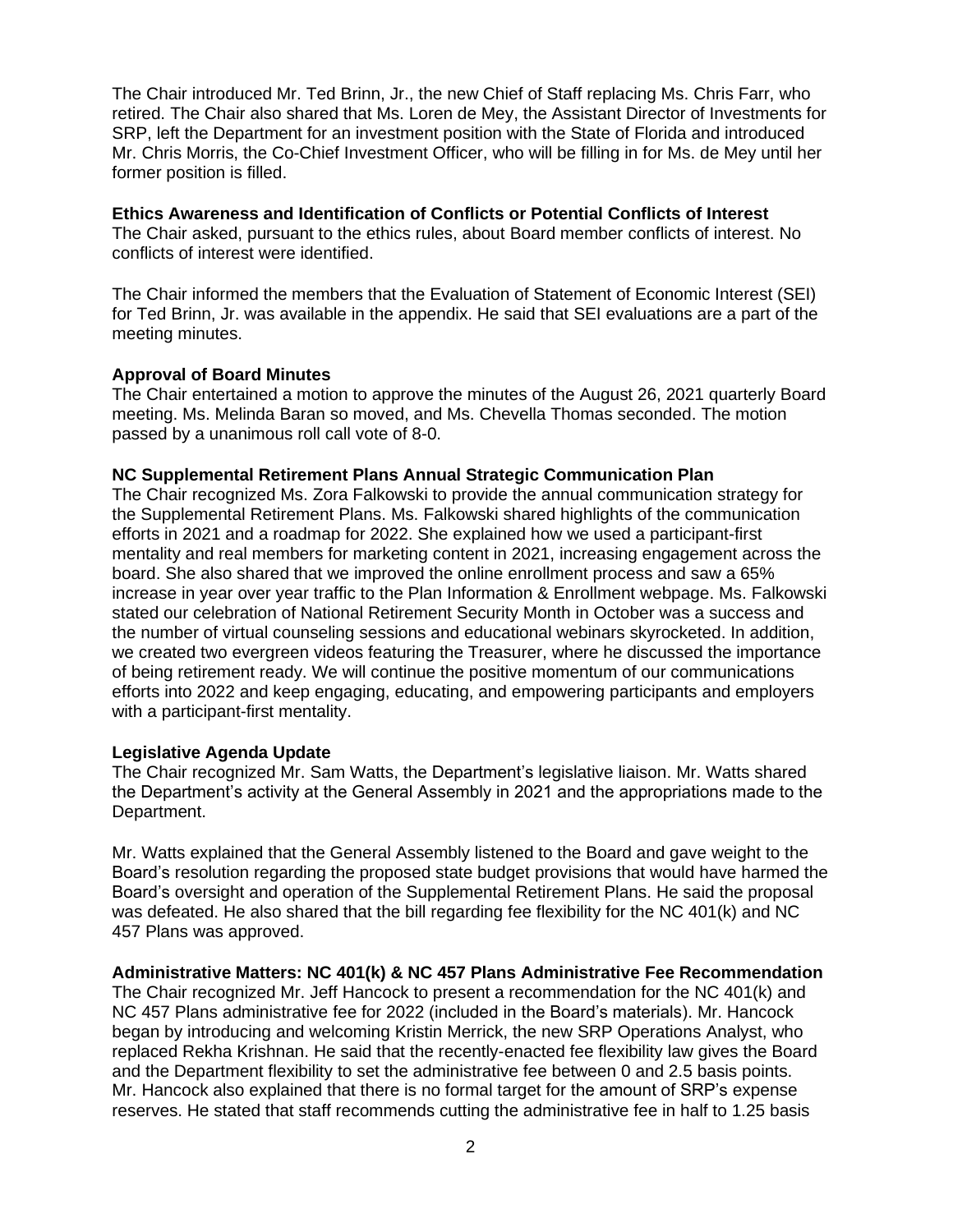points and evaluating the fee on an annual basis. This approach will enable the current expense reserves to be slowly spent down, while allowing flexibility to adjust the fee as needed to manage reserves. Mr. Hancock commented that proposed fee was stress tested using both flat market conditions and a 20% market downturn. In response to a question from the Board, Mr. Hancock explained that the fee is accrued daily and moved monthly into the expense accounts for the NC 401(k) and NC 457 Plans, which are held in the NC Stable Value Fund. As needed, the Department moves funds from the expense account to SRP's accounts at the Department. Pursuant to the recently-enacted fee flexibility law, the proposed new administrative fee of 1.25 basis points must be posted on the Department's website for at least 30 days, during which time comments may be sent to the Department. The proposed fee and any comments received by the Department will then be presented for a vote at the SRP Board meeting in February.

#### **Administrative Matters: NC 403(b) Program Evaluation**

The Chair recognized Mr. Hancock to present an evaluation of the NC 403(b) Program (included in the Board's materials). Mr. Hancock commented that during the August meeting, the Board directed staff to evaluate the NC 403(b) Program and to provide options. He reviewed the Program's background and history and stated that the NC 403(b) Program was launched in 2014, but has only grown to 1,410 participants with \$30.5 million in assets (as of June 30, 2021). He also shared that only 16 states sponsor 403(b) programs. Mr. Hancock explained the Program faces significant challenges, with internal competition from the NC 401(k) and NC 457 Plans, and external competition from many other 403(b) program providers. In addition, only 54% of eligible employers (i.e., school districts and community colleges) participate in the NC 403(b) Program. He explained that all of the Program's participating employers offer the NC 401(k) Plan and most also offer the NC 457 Plan.

Mr. Hancock shared two options with the Board for moving forward. The first option is to keep the NC 403(b) Program in its current state. The NC 403(b) Program is a high-quality, low-cost option for 403(b) plan sponsors and participants. The second option is to discontinue the NC 403(b) Program and focus on the NC 401(k) and NC 457 Plans.

The Board then discussed several issues regarding the NC 403(b) Program and its discontinuation, including the Program's slow growth, the impact of discontinuation on participants, options for participants to move their account balances from the Program's investments (including to the NC 401(k) or NC 457 Plan), and potentially higher fees and lockups in alternative 403(b) investments.

Mr. Beam spoke in support of discontinuing the Program. Mr. Hibler commented that if we know the Program does not work for our participants, we should exit. The Chair made a motion to discontinue the NC 403(b) Program. Mr. Beam seconded. The motion passed by a unanimous roll call vote of 8-0.

# **Legal Matters**

The Chair recognized Mr. Reid Chisholm to present revisions to the NC 401(k) Plan Document. Mr. Chisholm presented an amendment to the NC 401(k) Plan document (included in the Board's materials) to provide a minor correction to the contribution accelerator provision. Prudential erroneously permitted a step increase of less than one percentage point (rather than the required one-percentage-point increments) for one participant, for part of 2020. This retroactive amendment would permit that adjustment for that one situation only. This is part of the IRS approved correction process.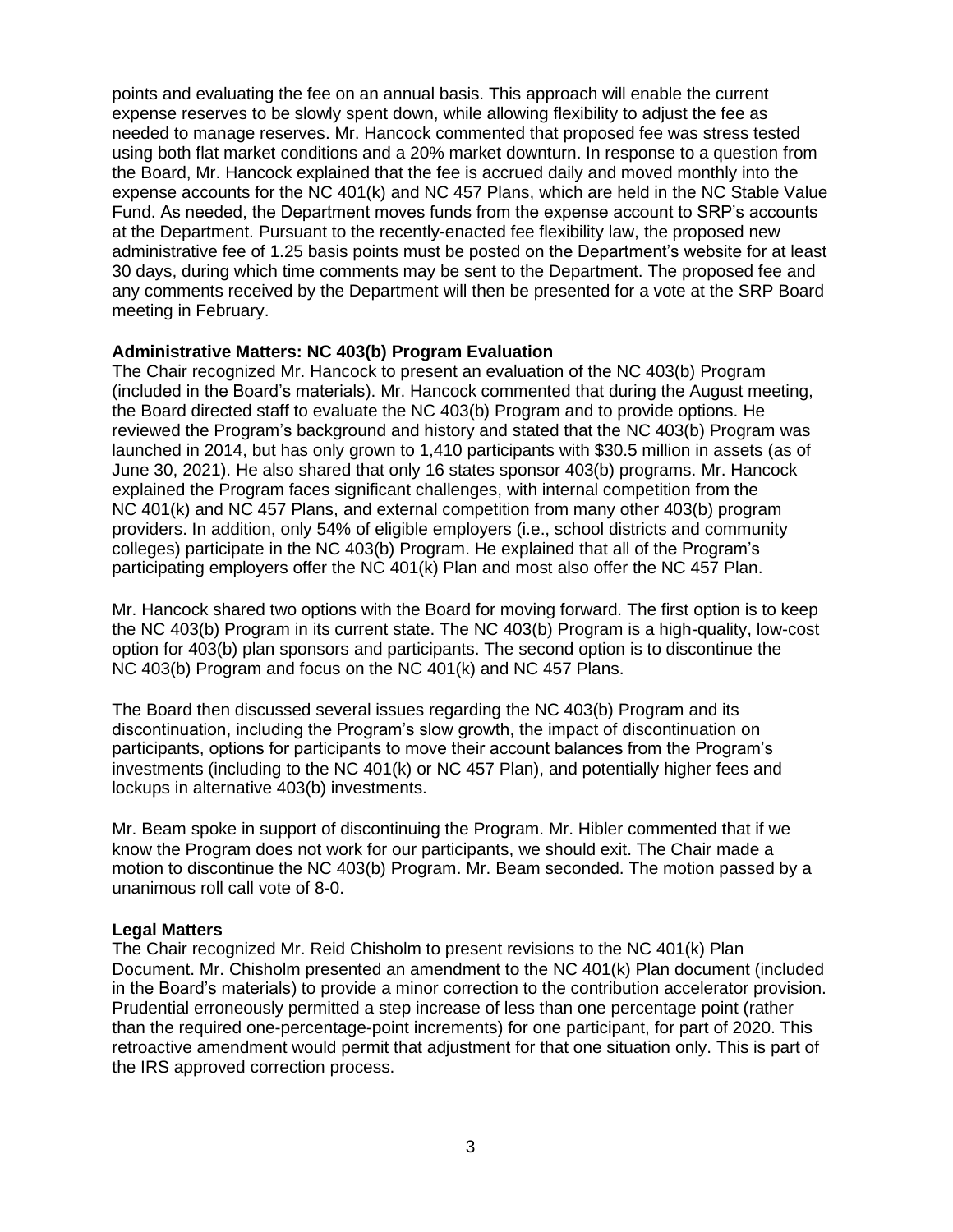The Chair entertained a motion to approve the amendment. Ms. Baran so moved, and Mr. Roseland seconded. The motion passed by a unanimous roll call vote of 8-0.

## **North Carolina Total Retirement Plans 3rd Quarter 2021 Administrative Report**

The Chair recognized Mr. Michael McCann and Mr. Matt Herrmann from Prudential to provide the North Carolina Total Retirement Plans 3rd Quarter 2021 Administrative Report (included in the Board's materials).

Mr. McCann, Prudential Client Relations & Business Development Vice President, stated that the North Carolina SRP contract extension had been executed and Prudential has already lowered the quarterly, per-participant fee. He said the transaction for Empower to purchase Prudential's full-service retirement business is on track to close in the first quarter of 2022 and Prudential's service team for SRP will remain intact.

Mr. McCann then discussed plan statistics, including distributions, contributions, active participation rates, average employee deferrals, and GoalMaker usage. He said that the number of unique participants increased, and enrollments are up.

Mr. Herrmann, Prudential Retirement Education Team Director, spoke about outreach meetings with participants, employees, and employers. He commented that Prudential had 456 group meetings in the third quarter, which was 50% higher than a year earlier, and 6,137 individual meetings. He also mentioned that there were over 15,000 enrollments and 24 plan adoptions year-to-date. Prudential is still calling all recent retirees and these calls continue to be well received. Mr. Herrmann said Prudential started offering quarterly employer education webinars and that the ongoing webinars for retirees continue to be popular.

In response to a question from the Board, Mr. Herrmann commented that the employer webinars are primarily focused on administrative roles and that occasionally decisionmakers attend.

Mr. Herrmann said that October was the highest month year-to-date for enrollments.

# **Investment Update**

#### **NC 401(k) and NC 457 Plans 3rd Quarter 2021 Stable Value Portfolio Review**

The Chair recognized Mr. Paul Langanki of Galliard to present the NC 401(k) and NC 457 Plans 3rd Quarter 2021 Stable Value Portfolio Review (included in the Board's materials). Mr. Langanki shared progress on the sale of Wells Fargo Asset Management (WFAM). He also commented that Galliard's branding will remain the same.

Mr. Langanki reviewed the performance of the NC Stable Value Fund, noting the quality of the assets, the strong market / book value ratio, and the financial strength of the wrap providers (insurance companies). He said the crediting rate dipped slightly with the decline in prevailing interest rates, and mentioned the portfolio has outperformed the 3-Month Treasury Bill Index and the 3-Year Constant Maturity Treasury Yield. Mr. Langanki stated that all underlying strategies outperformed over the trailing 3- and 5-year periods.

# **NC 401(k) and NC 457 Plans 3rd Quarter 2021 Investment Performance Report**

The Chair recognized Mr. Weston Lewis of Callan to present the NC 401(k) and NC 457 Plans 3rd Quarter 2021 Investment Performance Report (included in the Board's materials).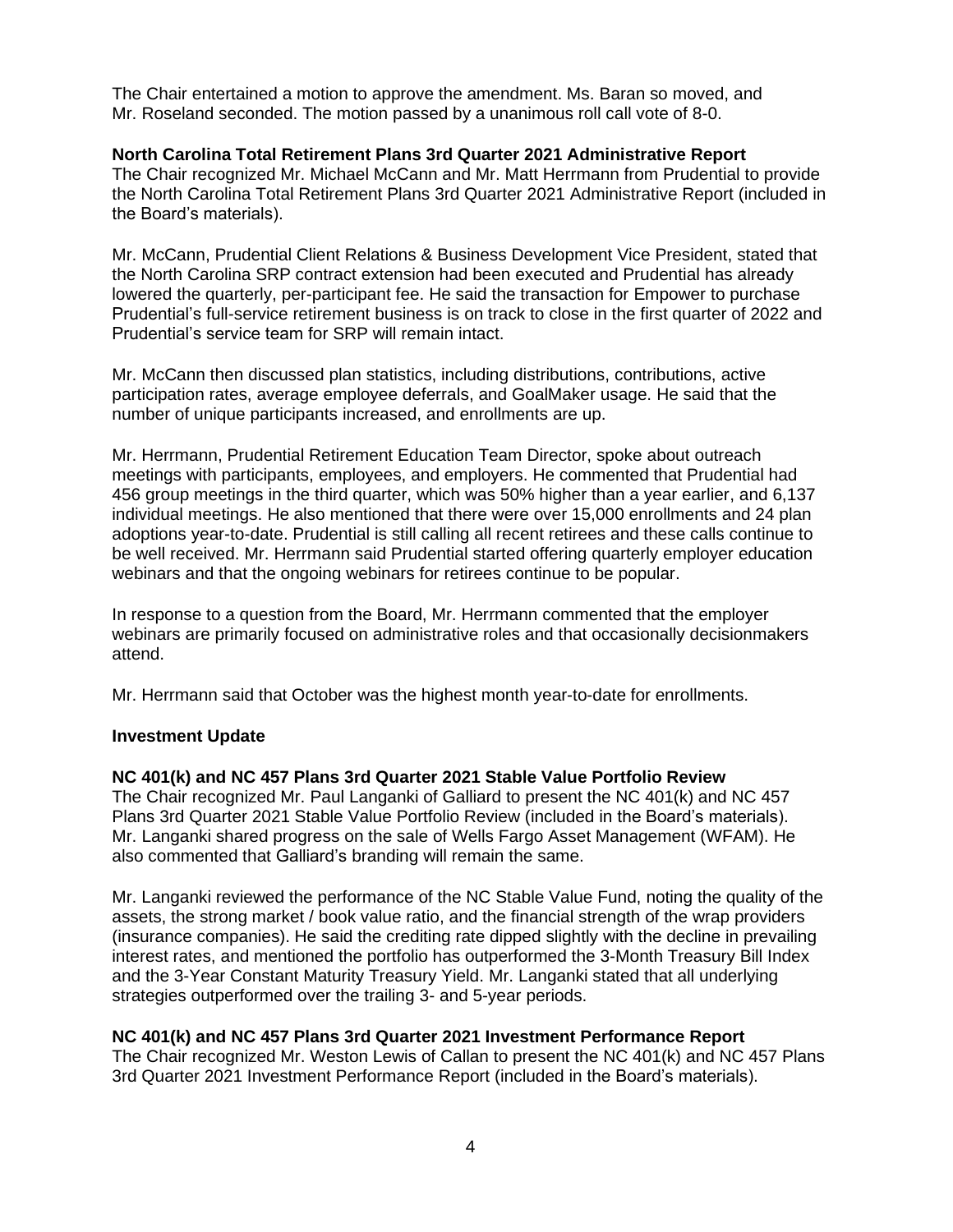Mr. Lewis reviewed the equity markets, commenting that returns were compressed in the quarter due to inflation pressure and supply chain concerns. He reviewed Callan's "Active Management Scorecard", noting that Callan is comfortable keeping both Wedge and Mondrian on the watch list. Performance has improved for both Wedge and Mondrian with the improved relative performance of value investing. Galliard also is comfortable keeping Galliard on watch pending the sale of WFAM.

## **NC 401(k) and NC 457 Plans Investment Updates: Investment Compliance Summary**

The Chair recognized Mr. Chris Morris to present the NC 401(k) and NC 457 Plans Investment Updates (included in the Board's materials). Mr. Morris began with the Investment Compliance Summary Report, stating that staff continues to monitor investment managers daily for compliance with their respective investment guidelines and state and federal divestment laws. No managers held prohibited holdings during the quarter.

## **Investment Update: NC International Fund Transition Update**

Mr. Morris shared that the NC International Fund transition was completed by October 1 and all steps were completed on time and within cost expectations. The transition implemented the Board's addition of two small-cap equity managers. Acadian Asset Management and WCM Investment Management each received allocations of 7.5% of the NC International Fund. In addition, the NC International Index Fund transitioned to a new BlackRock collective investment trust (CIT) to add small-cap equity exposure. Both international funds transitioned to a new benchmark, the MSCI All Country World Ex-US Index IMI, to reflect the addition of small-cap equity exposure.

## **NC 403(b) Program 3rd Quarter 2021 Investment Performance Report**

Mr. Morris presented the NC 403(b) Program 3rd Quarter Investment Performance Report (included in the Board's materials). Mr. Morris discussed the performance, asset balances, and managers in the Program. He mentioned that overall assets declined slightly during the quarter to \$30.4 million. He commented that DFA is the only manager on the watch list; DFA significantly outperformed its benchmark over the past year but is still trailing for the past 3 and 5-year periods.

#### **NC 403(b) Program Investment Policy Statement Review**

Mr. Morris reviewed the Investment Policy Statement (IPS) for the NC 403(b) Program (included the Board's materials). He stated there were no major changes and that a minor update was needed to reflect a change in the name of the fixed income benchmark.

The Chair entertained a motion to approve the staff recommendation to update the NC 403(b) Program IPS. Mr. Roseland so moved, and Ms. Thomas seconded. The motion passed by a unanimous roll call vote of 8-0.

#### **Public Comments**

No comments were offered.

#### **Board of Trustees Comments**

The Board wished everyone Happy Holidays.

The Chair thanked everyone for participating and announced that the next Board meeting will be Thursday, February 24, 2022, at 9:00 a.m.